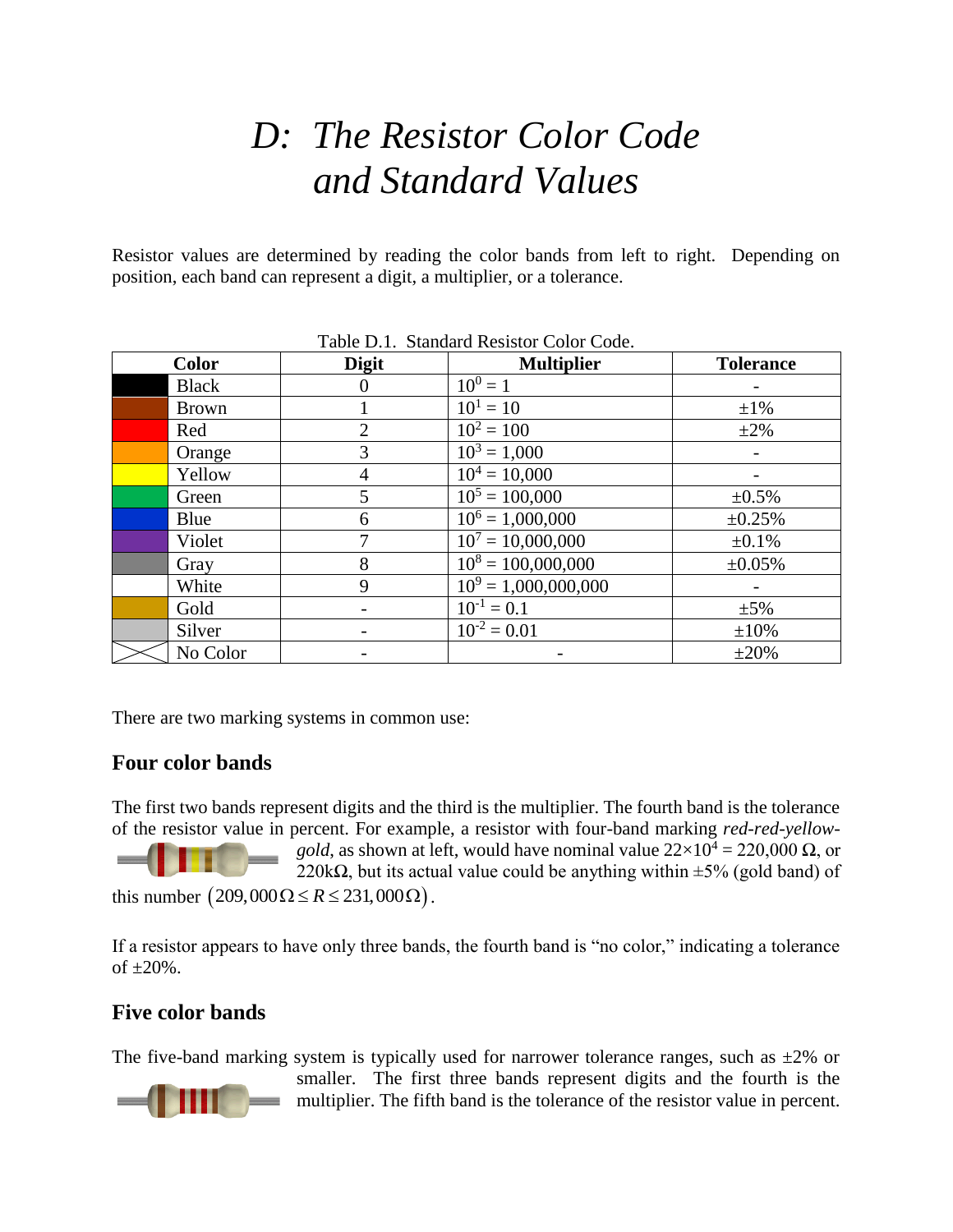For example, a resistor with five-band marking *brown-red-red-red-brown*, as shown at left, would have nominal value  $122\times10^2 = 12,200 \Omega$ , or  $12.2k\Omega$ , but its actual value could be anything within  $\pm 1\%$  (brown band) of this number  $(12,078\Omega \le R \le 12,322\Omega)$ .

Resistors can have only a specific set of standard values within each decade. These values are determined by the tolerance, and they repeat through each decade. This "preferred value" system was developed by the Electronic Industries Alliance (EIA), and has its origins in the early years of the 20<sup>th</sup> century at a time when most resistors were carbon-graphite with relatively poor manufacturing tolerances. The EIA "E" series specifies the preferred values for various tolerances, and the number following the "E" specifies the number of steps per decade.

| <b>Series</b>   | <b>Description</b>                                             |
|-----------------|----------------------------------------------------------------|
| E <sub>3</sub>  | 50% tolerance (obsolete)                                       |
| 6               | 20% tolerance (seldom used)                                    |
| E12             | 10% tolerance                                                  |
| E <sub>24</sub> | 5% tolerance (and usually 2% tolerance)                        |
| E48             | 2% tolerance (also for inventory cost control in place of E96) |
| E96             | 1% tolerance                                                   |
| E192            | $0.5\%$ , $0.25\%$ , $0.1\%$ and smaller tolerances            |

| Table D.2. EIA "E" Series. |  |  |
|----------------------------|--|--|
|                            |  |  |

The rationale is simple: values are selected for components based on the tolerances with which they can be manufactured. Using 10% tolerance devices as an example, suppose that the first preferred value is 100Ω. It would make little sense to produce a 105Ω resistor, since 105Ω falls within the ±10% tolerance range of the 100Ω resistor. The next *reasonable* value is approximately 120 $Ω$ , because the 100 $Ω$  resistor with a 10% tolerance is expected to have a value somewhere between 90Ω and 110Ω, while a 120Ω resistor would have a value ranging between 108Ω and 132Ω. The spacing between values is actually a logarithmic pattern based on the multiplier  $10^{1/n}$ , where *n* is the number of values within a decade. For example, the E12 scale (used for  $\pm 10\%$ tolerance resistors) should include the values 100,  $100 \times 10^{1/12} \approx 121$ ,  $100 \times 10^{2/12} \approx 147$ , ...,  $100 \times 10^{11/12} \approx 825$  in the decade between 100 and 1000. These are, for historical reasons, rounded slightly to the values 100, 120, 150, …, 820, shown in Table D.3. This table is normalized for the decade between 100Ω and 1000Ω. The values in any other decade range can be determined by merely dividing or multiplying the table entries by the appropriate power of 10.

It is important to note that, although the 4-band color code allows for all resistor values that are multiples of 10 in the decade from 100-990 (90 combinations), not all of these values are available. For example, 100 is available in all of the series listed in Table D.3. However, the next value in the 5% tolerance range is 110 (24 of the 90 are valid in series E24), the next value in the 10% tolerance range is 120 (12 of the 90 are valid in series E12), and the next value in the 20% tolerance range is 150 (6 of the 90 are valid in series 6).

The largest resistance value commercially available is 22MΩ.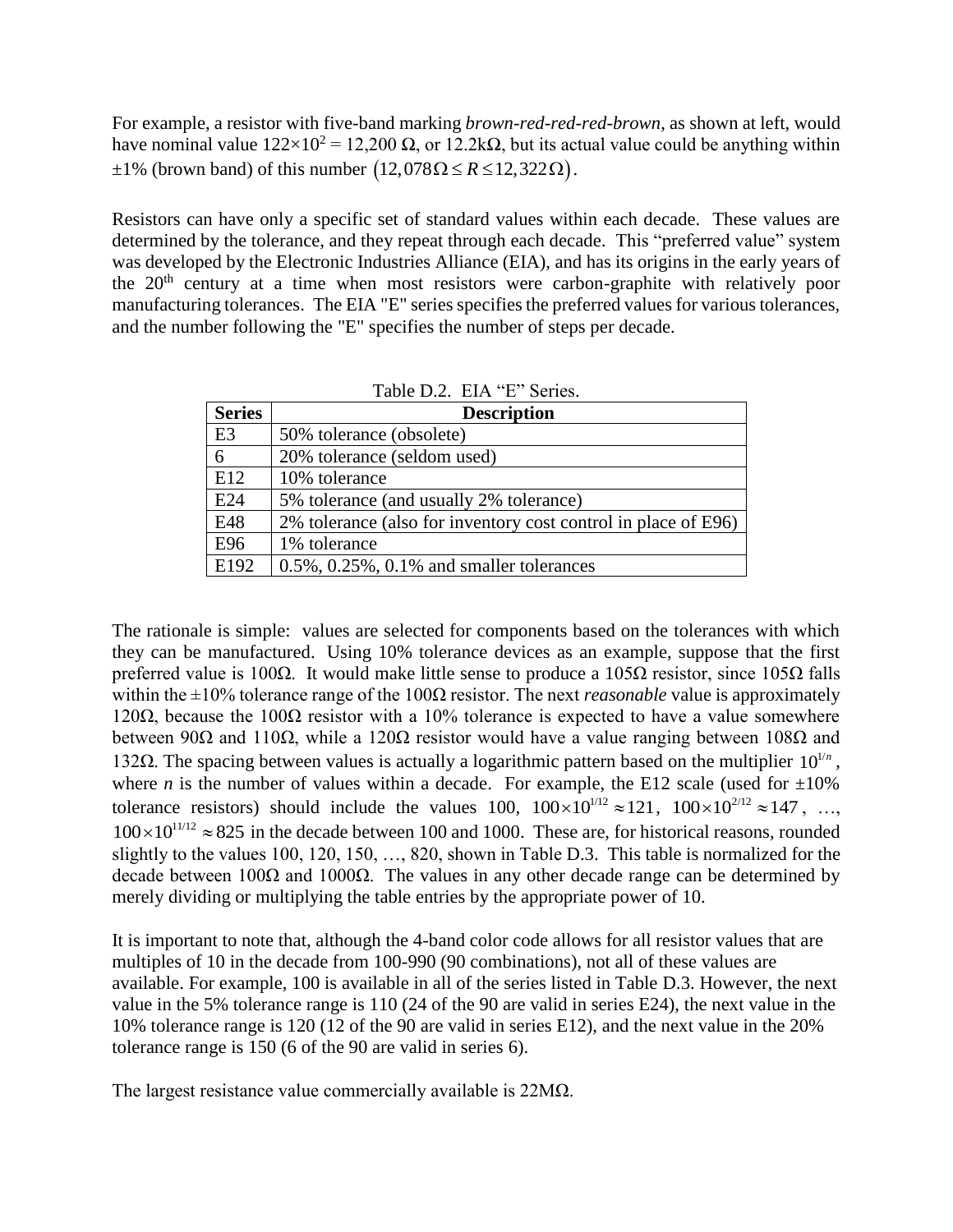| E6   | E12  | E24 | E48 | E96 | E192       | E6   | E12  | E24 | E48 | E96 | E192       | E6   | E12  | E24 | E48 | E96 | E192       |
|------|------|-----|-----|-----|------------|------|------|-----|-----|-----|------------|------|------|-----|-----|-----|------------|
| ±20% | ±10% | ±5% | ±2% | ±1% | ±0.5%      | ±20% | ±10% | ±5% | ±2% | ±1% | ±0.5%      | ±20% | ±10% | ±5% | ±2% | ±1% | ±0.5%      |
|      |      |     |     |     | 100        |      |      |     |     |     | 147        |      |      |     |     |     | 215        |
|      |      |     |     | 100 | 101        |      |      |     |     | 147 | 149        |      |      |     |     | 215 | 218        |
|      |      |     | 100 |     | 102        |      |      |     | 147 |     | 150        |      |      |     | 215 |     | 221        |
|      |      |     |     | 102 | 104        |      |      |     |     | 150 | 152        |      |      |     |     | 221 | 223        |
|      |      | 100 |     |     | 105        |      |      | 150 |     |     | 154        |      |      | 220 |     |     | 226        |
|      |      |     |     | 105 | 106        |      |      |     |     | 154 | 156        |      |      |     |     | 226 | 229        |
|      |      |     | 105 |     | 107        |      |      |     | 154 |     | 158        |      |      |     | 226 |     | 232        |
|      |      |     |     | 107 | 109        |      |      |     |     | 158 | 160        |      |      |     |     | 232 | 234        |
|      | 100  |     |     |     | 110        |      | 150  |     |     |     | 162        |      | 220  |     |     |     | 237        |
|      |      |     |     | 110 | 111        |      |      |     |     | 162 | 164        |      |      |     |     | 237 | 240        |
|      |      |     | 110 |     | 113        |      |      |     | 162 |     | 165        |      |      |     | 237 |     | 243        |
|      |      |     |     | 113 | 114        |      |      |     |     | 165 | 167        |      |      |     |     | 243 | 246        |
|      |      | 110 |     |     | 115        |      |      | 160 |     |     | 169        |      |      | 240 |     |     | 249        |
|      |      |     |     | 115 | 117        |      |      |     |     | 169 | 172        |      |      |     |     | 249 | 252        |
|      |      |     | 115 |     | 118        |      |      |     | 169 |     | 174        |      |      |     | 249 |     | 255        |
|      |      |     |     | 118 | 120        |      |      |     |     | 174 | 176        |      |      |     |     | 255 | 258        |
| 100  |      |     |     |     | 121        | 150  |      |     |     |     | 178        | 220  |      |     |     |     | 261        |
|      |      |     |     | 121 | 123        |      |      |     |     | 178 | 180        |      |      |     |     | 261 | 264        |
|      |      |     | 121 |     | 124        |      |      |     | 178 |     | 182        |      |      |     | 261 |     |            |
|      |      |     |     | 124 | 126        |      |      |     |     | 182 | 184        |      |      |     |     | 267 | 267<br>271 |
|      |      | 120 |     |     |            |      |      | 180 |     |     | 187        |      |      | 270 |     |     |            |
|      |      |     |     | 127 | 127<br>129 |      |      |     |     | 187 | 189        |      |      |     |     | 274 | 274<br>277 |
|      |      |     | 127 |     | 130        |      |      |     | 187 |     | 191        |      |      |     | 274 |     | 280        |
|      |      |     |     | 130 |            |      |      |     |     | 191 |            |      |      |     |     | 280 |            |
|      | 120  |     |     |     | 132        |      | 180  |     |     |     | 193        |      | 270  |     |     |     | 284        |
|      |      |     |     | 133 | 133        |      |      |     |     | 196 | 196        |      |      |     |     | 287 | 287<br>291 |
|      |      |     | 133 |     | 135        |      |      |     | 196 |     | 198        |      |      |     | 287 |     |            |
|      |      |     |     | 137 | 137        |      |      |     |     | 200 | 200        |      |      |     |     | 294 | 294        |
|      |      | 130 |     |     | 138        |      |      | 200 |     |     | 203        |      |      | 300 |     |     | 298        |
|      |      |     |     | 140 | 140        |      |      |     |     | 205 | 205        |      |      |     |     | 301 | 301        |
|      |      |     | 140 |     | 142        |      |      |     | 205 |     | 208        |      |      |     | 301 |     | 305        |
|      |      |     |     | 143 | 143        |      |      |     |     | 210 | 210        |      |      |     |     | 309 | 309        |
|      |      |     |     |     | 145        |      |      |     |     |     | 213        |      |      |     |     |     | 312        |
|      |      |     |     |     |            |      |      |     |     |     |            |      |      |     |     |     |            |
|      |      |     |     |     |            |      |      |     |     |     |            |      |      |     |     |     |            |
|      |      |     |     |     |            |      |      |     |     |     |            |      |      |     |     |     |            |
|      |      |     |     |     |            |      |      |     |     |     |            |      |      |     |     |     |            |
|      |      |     |     |     |            |      |      |     |     |     |            |      |      |     |     |     |            |
|      |      |     |     |     |            |      |      |     |     |     |            |      |      |     |     |     |            |
| E6   | E12  | E24 | E48 | E96 | E192       | E6   | E12  | E24 | E48 | E96 | E192       | E6   | E12  | E24 | E48 | E96 | E192       |
| ±20% | ±10% | ±5% | ±2% | ±1% | ±0.5%      | ±20% | ±10% | ±5% | ±2% | ±1% | ±0.5%      | ±20% | ±10% | ±5% | ±2% | ±1% | ±0.5%      |
|      |      |     |     | 316 | 316        |      |      |     |     | 464 | 464        |      |      |     |     | 681 | 681        |
|      |      |     | 316 |     | 320        |      |      |     | 464 |     | 470        |      |      |     | 681 |     | 690        |
|      |      |     |     | 324 | 324        |      |      |     |     | 475 | 475        |      |      |     |     | 698 | 698        |
|      |      | 330 |     |     | 328        |      |      | 470 |     |     | 481        |      |      | 680 |     |     | 706        |
|      |      |     |     | 332 | 332        |      |      |     |     | 487 | 487        |      |      |     |     | 715 | 715        |
|      |      |     | 332 |     | 336        |      |      |     | 487 |     | 493        |      |      |     | 715 |     | 723        |
|      |      |     |     | 340 | 340        |      |      |     |     | 499 | 499        |      |      |     |     | 732 | 732        |
|      | 330  |     |     |     | 344        |      | 470  |     |     |     | 505        |      | 680  |     |     |     | 741        |
|      |      |     |     | 348 | 348        |      |      |     |     | 511 | 511        |      |      |     |     | 750 | 750        |
|      |      |     | 348 |     | 352        |      |      |     | 511 |     | 517        |      |      |     | 750 |     | 759        |
|      |      |     |     | 357 | 357        |      |      |     |     | 523 | 523        |      |      |     |     | 768 | 768        |
|      |      | 360 |     |     | 361        |      |      | 510 |     |     | 530        |      |      | 750 |     |     | 777        |
|      |      |     |     | 365 | 365        |      |      |     |     | 536 | 536        |      |      |     |     | 787 | 787        |
|      |      |     | 365 |     | 370        |      |      |     | 536 |     | 542        |      |      |     | 787 |     | 796        |
|      |      |     |     | 374 | 374        |      |      |     |     | 549 | 549        |      |      |     |     | 806 | 806        |
| 330  |      |     |     |     | 379        | 470  |      |     |     |     | 556        | 680  |      |     |     |     | 816        |
|      |      |     |     | 383 | 383        |      |      |     |     | 562 | 562        |      |      |     |     | 825 | 825        |
|      |      |     | 383 |     | 388        |      |      |     | 562 |     | 569        |      |      |     | 825 |     | 835        |
|      |      |     |     | 392 | 392        |      |      |     |     | 576 | 576        |      |      |     |     | 845 | 845        |
|      |      | 390 |     |     | 397        |      |      | 560 |     |     | 583        |      |      | 820 |     |     | 856        |
|      |      |     |     | 402 | 402        |      |      |     |     | 590 | 590        |      |      |     |     | 866 | 866        |
|      |      |     | 402 |     | 407        |      |      |     | 590 |     | 597        |      |      |     | 866 |     | 876        |
|      |      |     |     | 412 | 412        |      |      |     |     | 604 | 604        |      |      |     |     | 887 | 887        |
|      | 390  |     |     |     | 417        |      | 560  |     |     |     | 612        |      | 820  |     |     |     | 898        |
|      |      |     |     | 422 | 422        |      |      |     |     | 619 | 619        |      |      |     |     | 909 | 909        |
|      |      |     | 422 |     | 427        |      |      |     | 619 |     | 626        |      |      |     | 909 |     | 920        |
|      |      |     |     | 432 | 432        |      |      |     |     | 634 | 634        |      |      |     |     | 931 | 931        |
|      |      | 430 |     |     | 437        |      |      | 620 |     |     | 642        |      |      | 910 |     |     | 942        |
|      |      |     |     | 442 | 442        |      |      |     |     | 649 | 649        |      |      |     |     | 953 | 953        |
|      |      |     | 442 |     | 448        |      |      |     | 649 |     | 657        |      |      |     | 953 |     | 965        |
|      |      |     |     | 453 | 453<br>459 |      |      |     |     | 665 | 665<br>673 |      |      |     |     | 976 | 976<br>988 |

Table D.3. Standard EIA Resistor Values for the Decade  $100\Omega \le R \le 1000\Omega$ .